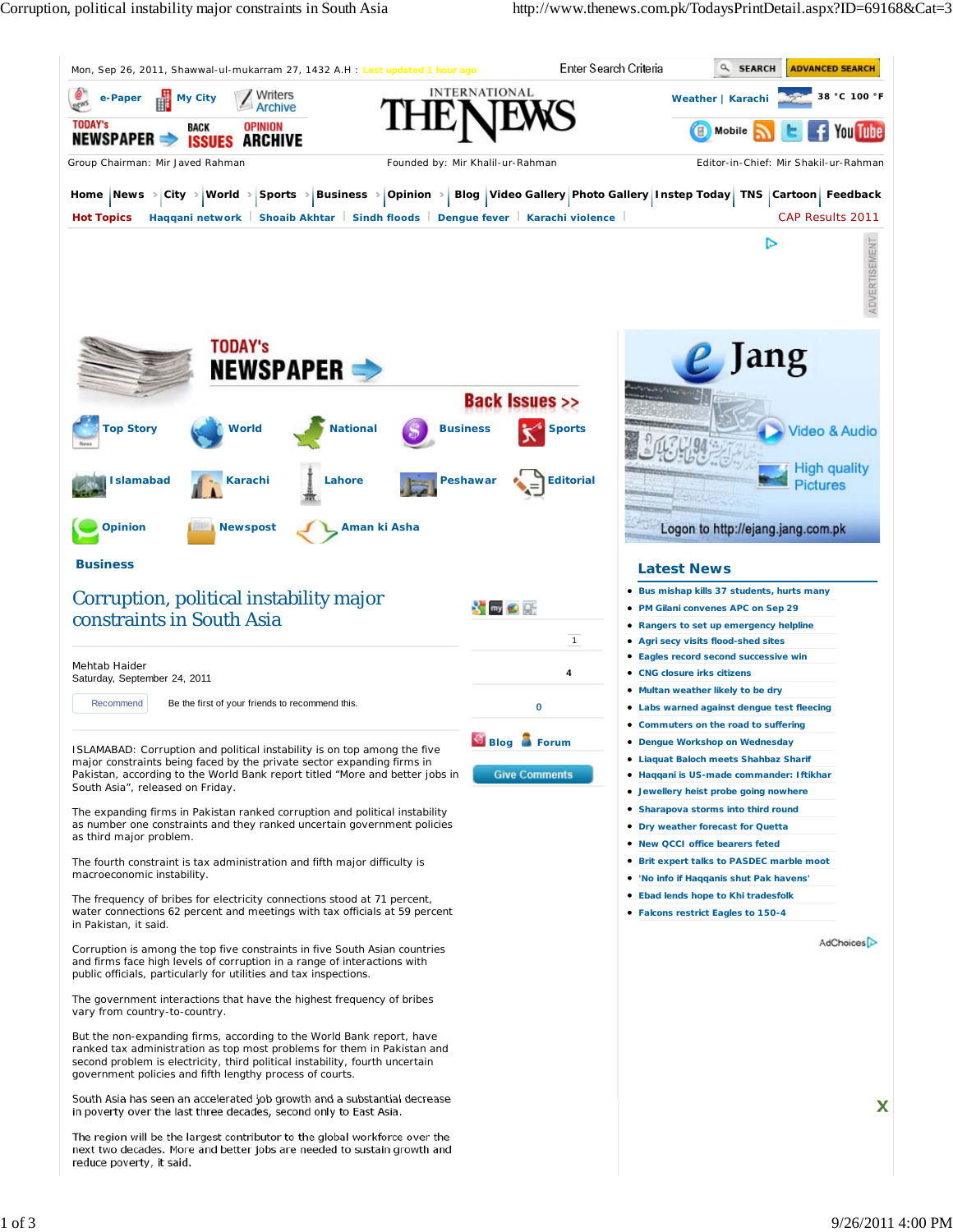D

According to the report, more and better jobs in South Asia, the region ó defined by the World Bank as Afghanistan, Bangladesh, Bhutan, India, Maldives, Nepal, Pakistan and Sri Lanka, ó will need to add between one and 1.2 million additional jobs every month for the next 20 years, equivalent to around 40 percent of the increase in the global labour force.

Reforms will have to be accelerated if the region is going to meet the challenge of providing better jobs for them, it said.

"The key asset to South Asia is its people. South Asia has a young population and the second lowest female participation rate in the labour force. The demographic transition will result in more than 350 million people to enter the working age population over the next two decades, said Isabel Guerrero, World Bank South Asia Vice President. "Creating jobs for them will contribute to growth, equity and peace in the region."

South Asia created nearly 800,000 jobs per month between 2000 and 2010. However, despite growth, the region is still home to the largest number of the world's poor, a half billion people. Since labour is the primary asset of the poor, having more and better jobs is the key employment challenge being faced by the region.

Education is key to labour mobility. Education attainment remains low and well over 25 percent of the labour force in all countries except Sri Lanka lacks any education at all. More education facilitates labour mobility to more productive employment, from rural agriculture to rural-based industry and service jobs and from urban casual work to urban-based regular wage and salaried industry and service jobs.

Additionally, South Asia has some of the highest rates of malnutrition in the world, as well as high levels of anemia and iodine deficiency.

Malnutrition rates are higher even than Sub-Saharan Africa. Poor nutrition results in lower productivity of the labour force.

Since the demand for labour is derived from businesses, it is important to address constraints of electricity shortages, corruption and political instability in some parts of the region. A lack of electricity was ranked highest and the report outlines the electricity reform agenda to tackle the issue.

The reform agenda is not only about investment. Improvements in the regulatory framework and governance of the sector are equally critical.

Growth has varied within the region. The demographic transition ó when the number of workers grows faster than their dependents ó can provide a tailwind for the next three decades in much of South Asia, it said

This is because the resources saved from having a fewer dependents to support, provided it used for high priority investment, can support rapid growth of labour productivity.

Among the five large countries in the region, employment growth since 2000 was highest in Pakistan followed by Nepal, Bangladesh, India, and Sri Lanka.

Total employment in South Asia (excluding Afghanistan and Bhutan) rose from 473 million in 2000 to 568 million in 2010, creating an average of just under 800,000 new jobs a month.

The sources of growth varied across countries. In Bangladesh, education accounted for a fifth of the growth in aggregate labour productivity.

Growth of total factor productivity (TFP) was more important in India. Capital deepening played a significant role in India and Pakistan. But its contribution rose in India after 1980, it fell sharply in Pakistan, accounting for the relative importance of TFP growth there.

Two scenarios reveal the job creation implications of these demographic changes. In the first, there is no increase in the rate of female labour force participation from the current levels.

In this scenario, South Asia adds one million entrants a month to the labour force between 2010 and 2030. The proportionate increases are largest in countries with the youngest population (Afghanistan, Nepal, Pakistan) and smallest in the single aging country in the region (Sri Lanka).

Under the second scenario, female labour participation rates increase 10 percentage points by 2030 in Bangladesh, India and Pakistan, which together account for 95 percent of the region's working age population and have the lowest rates of female participation (31 percent in Bangladesh, 30 percent in India and 22 percent in Pakistan).

Send

X